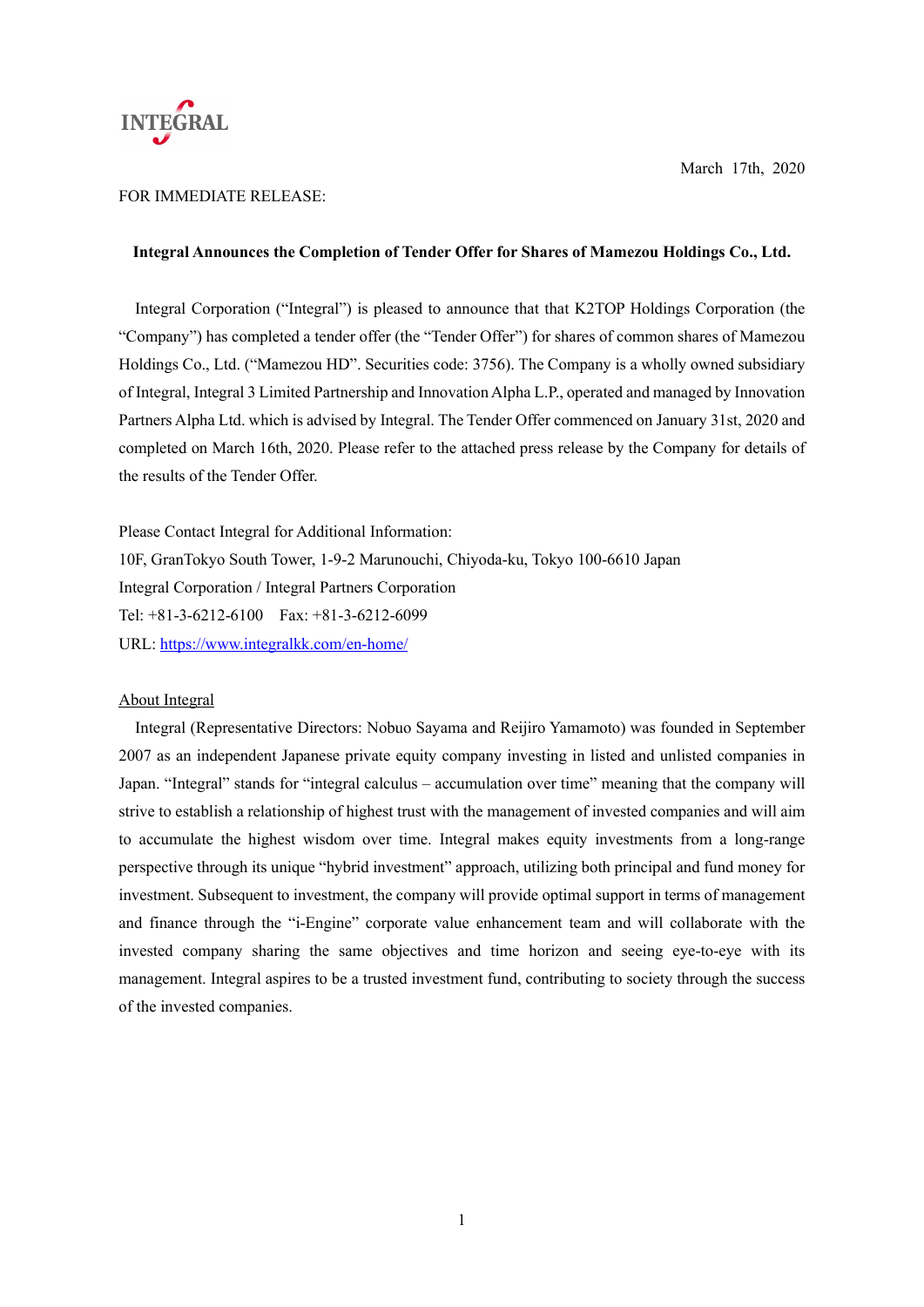### FOR TRANSLATION PURPOSES ONLY

March 17, 2020

# FOR IMMEDIATE RELEASE

| Company Name   | <b>K2TOP Holdings Corporation</b>         |  |
|----------------|-------------------------------------------|--|
| Name of        | Yasuaki Sumikawa, Representative Director |  |
| Representative |                                           |  |
| Tel.           | $+81-3-6212-6098$                         |  |

# **Notice of Result of Tender Offer for Shares of Mamezou Holdings Co., Ltd. (Securities Code: 3756)**

K2TOP Holdings Corporation (hereafter "Offeror") decided on January 30, 2020 to purchase common shares of Mamezou Holdings Co., Ltd. (the "Target Shares") (with securities code 3756, listed on the First Section of Tokyo Stock Exchange) through a tender offer (the "Tender Offer") under the Financial Instruments and Exchange Act (Act No. 25 of 1948, as amended; the same applied hereafter) and the Offeror conducted the Tender Offer starting on January 30, 2020. Now that the Tender Offer was completed on March 16, 2020, the Offeror hereby announce the result of the Tender Offer as described below.

- 1. Outline of the Tender Offer
	- (1) Name and address of the Offeror

K2TOP Holdings Corporation 1-9-2 Marunouchi, Chiyoda-ku, Tokyo, Japan

- (2) Name of the Target Company Mamezou Holding Co., Ltd.
- (3) Class of Shares for the Tender Offer

Common shares

(4) Number of the Target Shares to be purchased in the Tender Offer

|                     | Number of the Target Shares to   Minimum number of the Target   Maximum number of the Target |                        |  |
|---------------------|----------------------------------------------------------------------------------------------|------------------------|--|
| be purchased        | Shares to be purchased                                                                       | Shares to be purchased |  |
| 18,249,911 (shares) | $12,166,600$ (shares)                                                                        | - (shares)             |  |

Note 1: If the total number of the tendered Target Shares is less than the minimum number of the Target Shares to be purchased (12,166,600 shares), the Offeror will not purchase any of the tendered Target Shares. If the total number of the tendered Target Shares is equal to or exceeds the minimum number of the Target Shares to be purchased, the Offeror will purchase all the tendered Target Shares.

- Note 2: The Offeror do not intend to purchase the treasury shares held by the Target Company through the Tender Offer.
- Note 3: In the Tender Offer, the Offeror has not set a maximum number of the Target Shares to be purchased,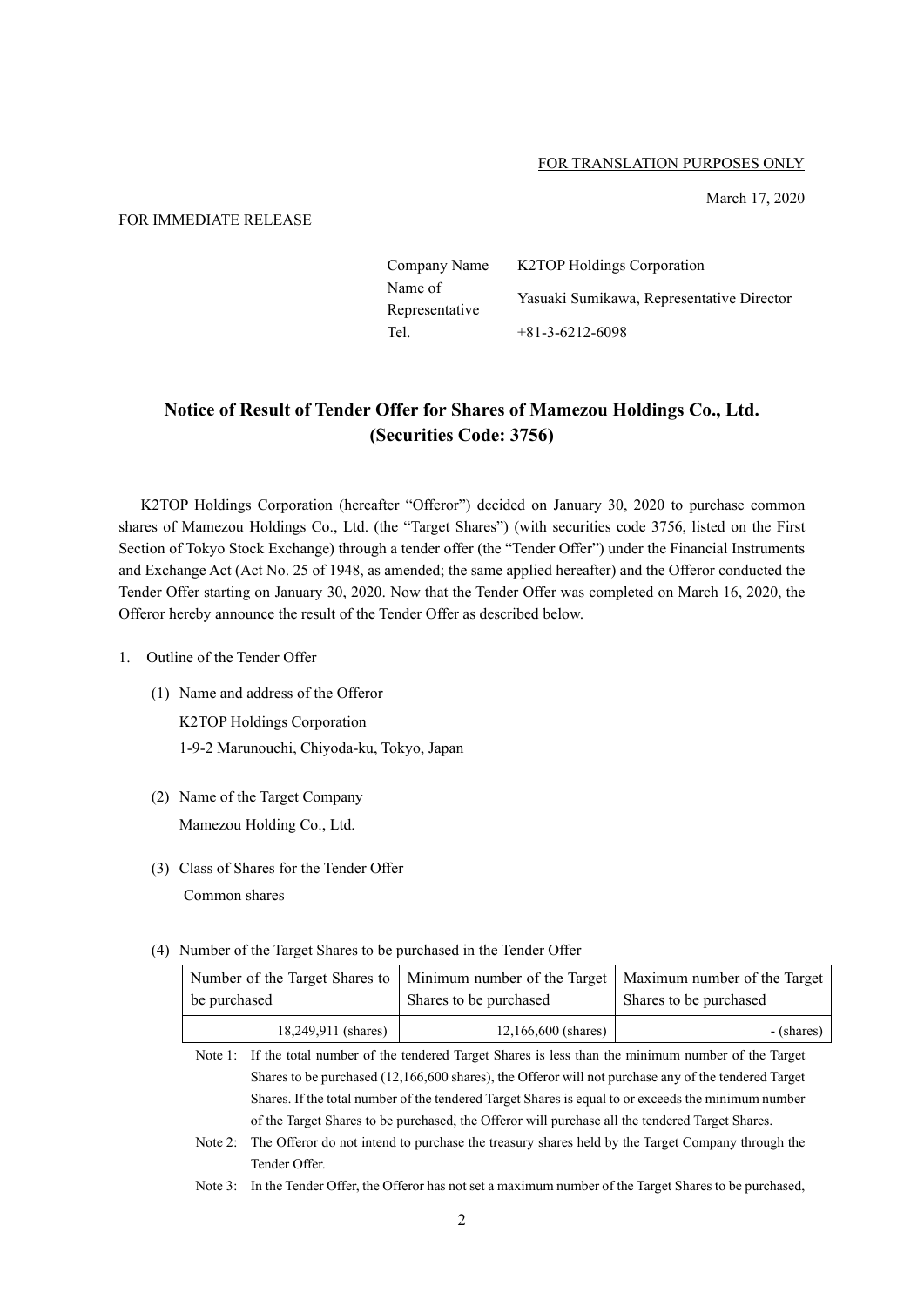so the number of the Target Shares to be purchased is same as the maximum number of the Target Shares of the Target Company (18,249,911 shares). The maximum number is the total number of issued shares stated in the quarterly report for the third quarter of the fiscal year ending on December 31, 2019 of the Target Company (JGAAP) (consolidated) filed on January 30, 2020 (the "Quarterly Report for the Third Quarter of the Fiscal Year ended on March 31, 2020 of the Target Company") (19,535,400 shares), less the treasury shares held by the Target Company as of the same day (1,285,489 shares).

- Note 4: Shares less than one unit are also subject to the Tender Offer. If a right to claim for purchase of shares less than one unit is exercised by shareholders in accordance with the Companies Act (Act No. 86 of 2005, as amended), the Target Company may purchase its own shares less than one unit during the period for the Tender Offer (the "Tender Offer Period") in accordance with procedures required by laws and regulations.
- (5) The period of the Tender Offer
	- (i) Initial term as of registration From Friday, January 31, 2020 through Monday, March 16, 2020 (30 business days)
	- (ii) The possibility of extension of the period upon request of the Target Company N/A
- (6) Price of Tender Offer

1,885 yen per common stock

- 2. Result of the Tender Offer
	- (1) Outcome of the Tender Offer

The Offeror had set a condition that if the total number of the tendered Target Shares in the Tendered Offer was less than the minimum number of the Target Shares to be purchased (12,166,600 shares), the Offeror would not purchase any of the tendered Target Shares. However, the total number of the tendered Target Shares (16,182,970 shares) exceeded the minimum number of the Target Shares to be purchased, the Offeror purchase all the tendered Target Shares as described in the public notice of commencement of the Tender Offer and the Tender Offer Registration Statement.

(2) Date of public notice of the result of the Tender Offer and name of newspaper in which public notice is to appear

In accordance with Article 27-13, Paragraph 1 of the Act, the Offeror publicly announced the result of the Tender Offer to the press at the Tokyo Stock Exchange on March 17, 2020 in the manner set out in Article 9-4 of the Financial Instruments and Exchange Act Enforcement Order (Cabinet Order No. 321 of 1965, as amended) and Article 30-2 of the Cabinet Ordinance with respect to Disclosure of a Tender Offer for Share Certificates, Etc. by an Offeror other than the Issuing Company (Ministry of Finance Ordinance No. 38 of 1990, as amended).

|                                   | Number of tendered Share           | Number of tendered Share          |
|-----------------------------------|------------------------------------|-----------------------------------|
| Class of Share Certificates, Etc. | Certificates, Etc. on a number-of- | Certificates, Etc. purchased on a |
|                                   | shares basis                       | number-of-shares basis            |

(3) Number of Share Certificates, Etc., Purchased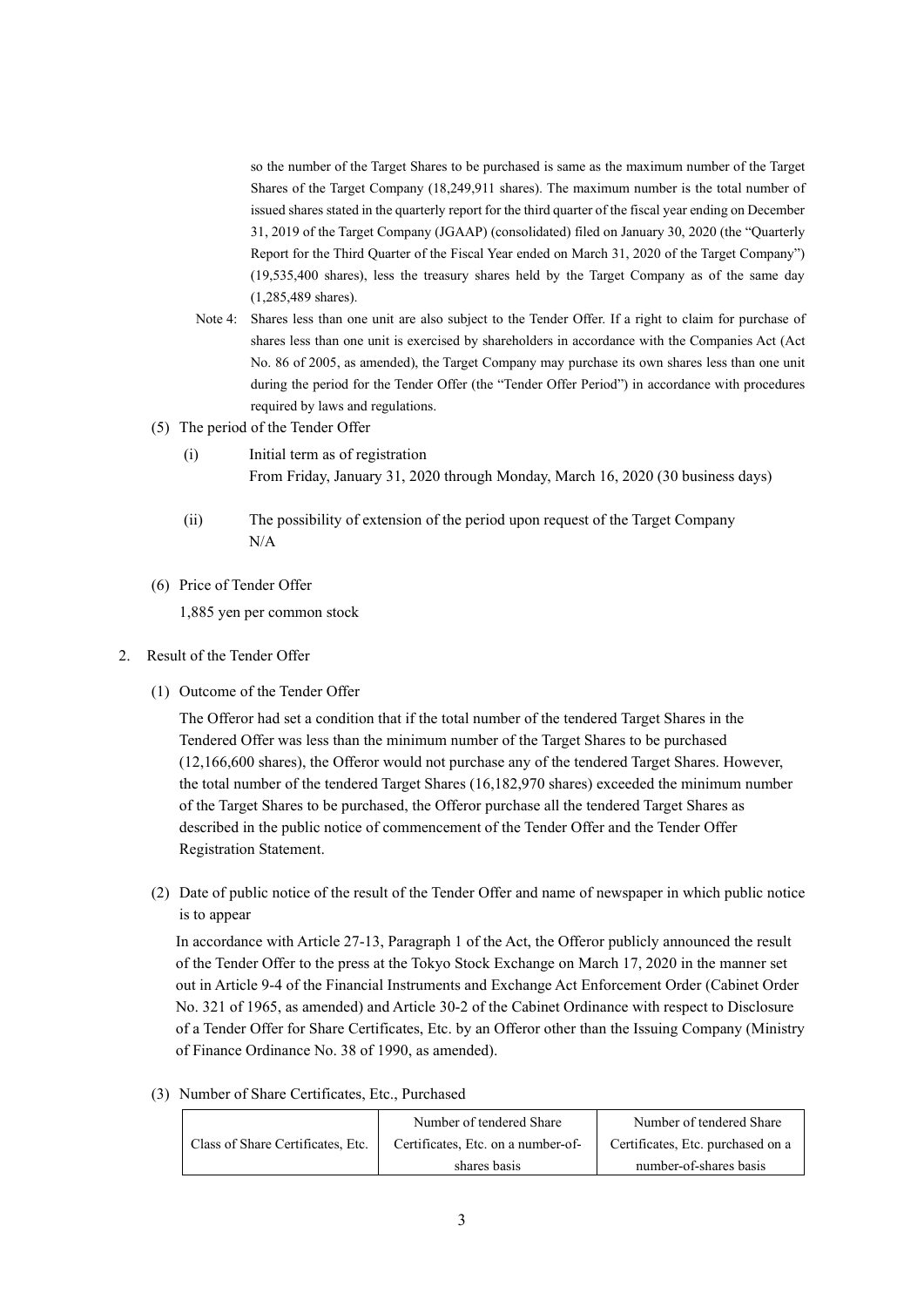| <b>Share Certificates</b>                                        | 16,182,970 (shares) | 16,182,970 (shares) |
|------------------------------------------------------------------|---------------------|---------------------|
| Certificates of stock acquisition<br>rights                      | - (shares)          | - (shares)          |
| Certificates of corporate bonds<br>with stock acquisition rights | - (shares)          | - (shares)          |
| Beneficiary certificates of trust<br>of Share Certificates, Etc. | - (shares)          | - (shares)          |
| Deposit receipts for Share<br>Certificates, Etc.                 | - (shares)          | - (shares)          |
| Total                                                            | 16,182,970 (shares) | 16,182,970 (shares) |
| (Total number of potential)<br>Share Certificates, Etc.)         | - (shares)          | - (shares)          |

#### (4) Proportion of ownership of Share Certificates Etc. after tender offer

| Number of voting rights represented by the<br>Share Certificates, Etc. held by the Offeror<br>before tender offer | - voting rights          | (Proportion of ownership of Share)<br>Certificates, Etc. before tender offer<br>$-$ %) |
|-------------------------------------------------------------------------------------------------------------------|--------------------------|----------------------------------------------------------------------------------------|
|                                                                                                                   |                          |                                                                                        |
| Number of voting rights represented by the                                                                        |                          | (Proportion of ownership of Share)                                                     |
| Share Certificates, Etc. held by the special                                                                      | $3,052$ voting           | Certificates, Etc. before tender offer                                                 |
|                                                                                                                   | rights                   |                                                                                        |
| related persons before tender offer                                                                               |                          | $1.67\%)$                                                                              |
| Number of voting rights represented by the                                                                        |                          | (Proportion of ownership of Share)                                                     |
| Share Certificates, Etc. held by the Offeror                                                                      | 161,829 voting<br>rights | Certificates, Etc. after tender offer                                                  |
|                                                                                                                   |                          |                                                                                        |
| after tender offer                                                                                                |                          | 88.67%)                                                                                |
| Number of voting rights represented by the                                                                        |                          | (Proportion of ownership of Share)                                                     |
| Share Certificates, Etc. held by the special                                                                      | - voting rights          | Certificates, Etc. after tender offer                                                  |
| related persons after tender offer                                                                                |                          | $0.00\%$                                                                               |
| Total number of voting rights of all                                                                              | 182,422 voting           |                                                                                        |
| shareholders of the Target Company                                                                                | rights                   |                                                                                        |

Note 1: The "Number of voting rights represented by the Share Certificates, Etc." is the total number of the voting rights represented by the Share Certificates held by each of the special related persons before tender offer. (however, excluding the parties that are excluded from the Special Related Parties pursuant to Article 3, Clause 2, Subclause 1 of the Cabinet Office Order in the calculation of the proportion of ownership prescribed in each Subclause of Article 27-2, Clause 1 of the Law).

Note 2: The "Number of voting rights of all shareholders of the Target Company" is the number of voting rights of all shareholders as of September 30, 2019 as stated in the Quarterly Report for the Third Quarter filed on February 14, 2020. However, since all of the Target Company Shares including shares less than one unit (excluding treasury shares) are subject to the Tender Offer, when calculating the "Proportion of ownership of Share Certificates, Etc. before tender offer" and the "Proportion of ownership of Share Certificates, Etc. after tender offer," 182,499 voting rights represented by the number of shares (18,249,911 shares) which is the total number of issued shares as of December 31, 2019 stated in the Quarterly Report for the Third Quarter of the Fiscal Year Ending on March 31, 2020 of the Target Company (19,535,400 shares) less the treasury shares held by the Target